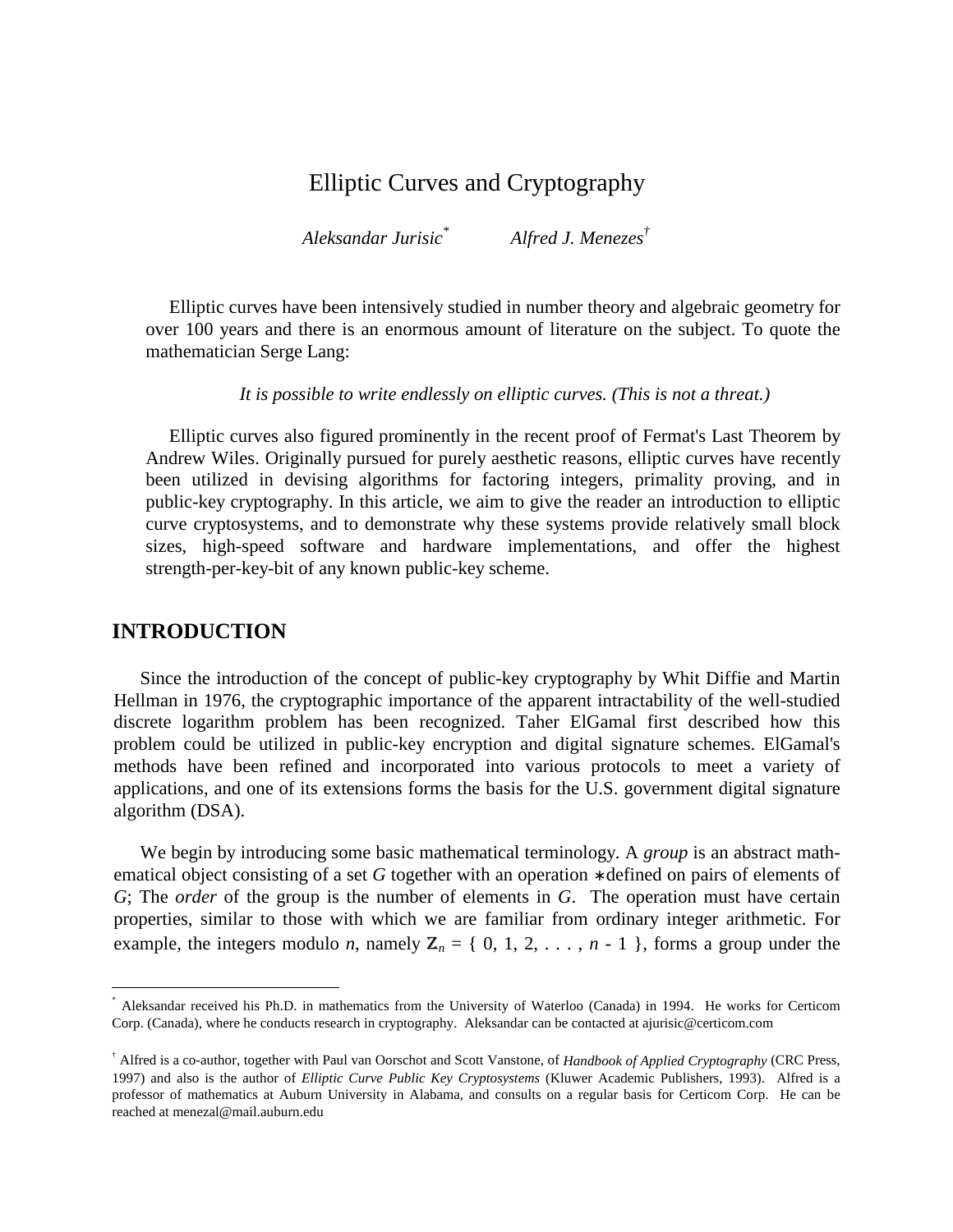operation of addition modulo *n*. If *p* is a prime number, then the non-zero elements of  $\mathbb{Z}_p$ , namely  $\mathbf{Z}_p^* = \{ 1, 2, \ldots, p -1 \}$ , forms a group under the operation of multiplication modulo p. The *order* of a group element  $g \in G$  is the least positive integer *n* such that  $g^n = 1$ . For example, in the group  $\mathbb{Z}_{11}^*$ , the element  $g = 3$  has order 5, since

$$
3^1 \equiv 3 \pmod{11}
$$
,  
\n $3^2 \equiv 9 \pmod{11}$ ,  
\n $3^3 \equiv 5 \pmod{11}$ ,  
\n $3^4 \equiv 4 \pmod{11}$ , and  
\n $3^5 \equiv 1 \pmod{11}$ .

The discrete logarithm problem, as first employed by Diffie and Hellman in their key agreement protocol, was defined explicitly as the problem of finding logarithms in the group  $\mathbb{Z}_{p}^{*}$ : given an element  $g \in \mathbb{Z}_p^*$  of order *n*, and given  $h \in \mathbb{Z}_p^*$ , find an integer  $x, 0 \le x \le n - 1$ , such that  $g^x \equiv h \pmod{p}$ , provided that such an integer exists. The integer *x* is called the *discrete logarithm* of *h* to the base *g*. For example, consider  $p = 17$ . Then  $g = 10$  is an element of order  $n = 16$  in  $\mathbb{Z}_{17}^*$ . If  $h = 11$ , then the discrete logarithm of *h* to the base *g* is 13 because  $10^{13} \equiv 11 \pmod{17}$ .

These concepts can be extended to arbitrary groups. Let *G* be a group of order *n*, and let  $\alpha$  be an element of *G*. The *discrete logarithm problem* for *G* is the following: given elements  $\alpha$  and  $\beta$  $\in G$ , find an integer *x*,  $0 \le x \le n - 1$ , such that  $\alpha^x = \beta$ , provided that such an integer exists.

For two primary reasons, a variety of groups have been proposed for cryptographic use. First, the operation in some groups may be easier to implement in software or in hardware than the operation in other groups. Second, the discrete logarithm problem in the group may be harder than the discrete logarithm problem in  $\mathbb{Z}_p^*$ . Consequently, one could use a group G that is smaller than  $\mathbb{Z}_p^*$  while maintaining the same level of security. This results in smaller key sizes, bandwidth savings, and faster implementations. These features are especially attractive for security applications where computational power and integrated circuit space is limited, such as smart cards, PC cards, and wireless devices. Such is the case with elliptic curve groups, which were first proposed for cryptographic use independently by Neal Koblitz and Victor Miller in 1985.

# **THE DIGITAL SIGNATURE ALGORITHM (DSA)**

The DSA was proposed in August 1991 by the U.S. National Institute of Standards and Technology (NIST) and became a U.S. Federal Information Processing Standard (FIPS 186) in 1993. It was the first digital signature scheme to be accepted as legally binding by a government. The algorithm is a variant of the ElGamal signature scheme. It exploits small subgroups in  $\mathbb{Z}_p^*$  in order to decrease the size of signatures. The key generation, signature generation, and signature verification procedures for DSA are given next.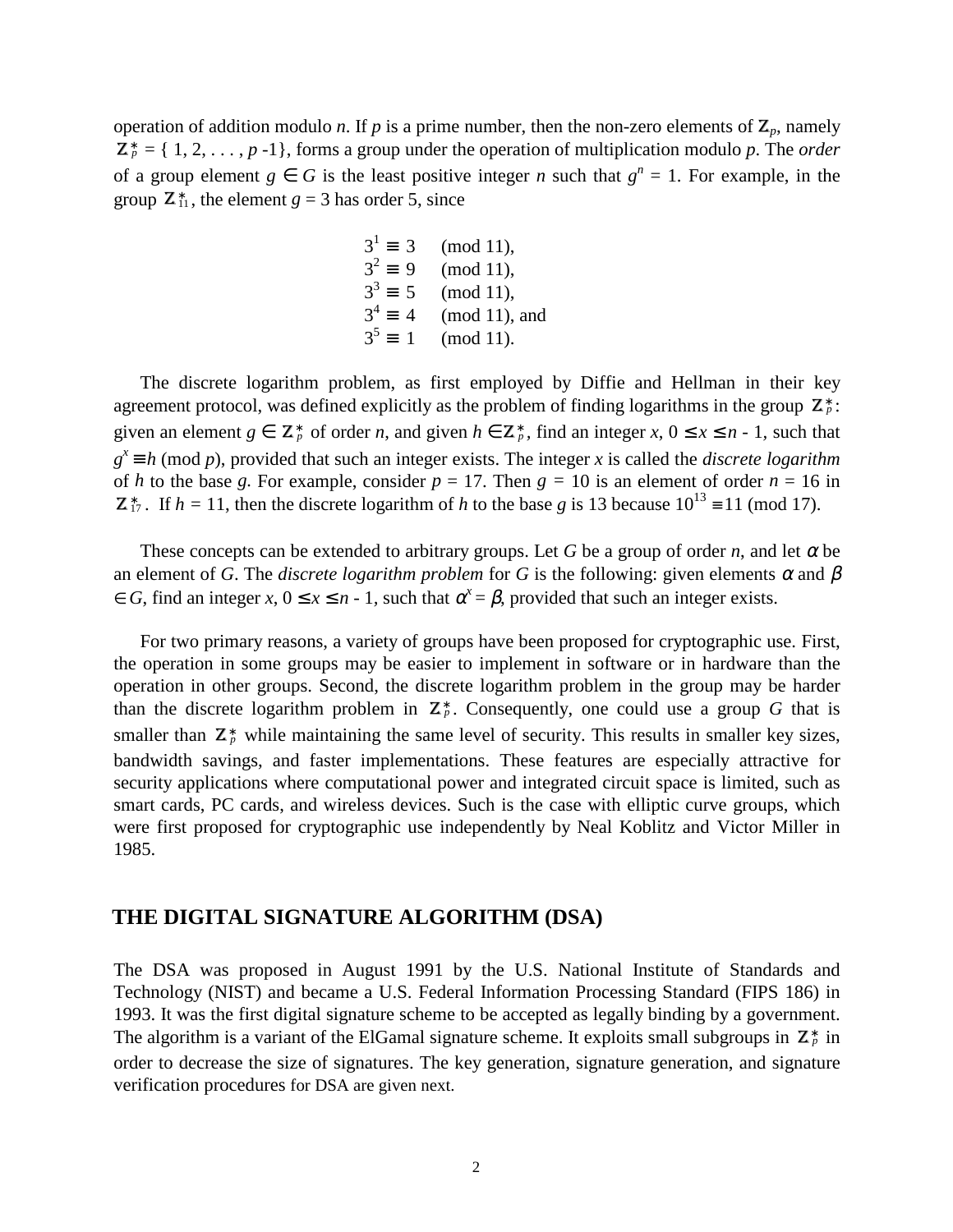*DSA key generation.* Each entity *A* does the following:

- 1. Select a prime *q* such that  $2^{159} < q < 2^{160}$ .
- 2. Select a 1024-bit prime number p with the property that  $q \mid p 1$ . (The DSS mandates that *p* be a prime such that  $2^{511+64t} < p < 2^{512+64t}$  where  $0 \le t \le 8$ . If  $t = 8$ then  $p$  is a 1024-bit prime.)
- 3. Select an element  $h \in \mathbb{Z}_p^*$  and compute  $g = h^{\varphi^{-1}/q} \mod p$ ; repeat until  $g \neq 1$ . (*g* is a generator of the unique cyclic group of order  $q$  in  $\mathbf{Z}_{p}^{*}$ .)
- 4. Select a random integer  $x$  in the interval  $[1, q 1]$ .
- 5. Compute  $y = g^x \mod p$ .
- 6. *A*'s public key is  $(p, q, g, y)$ ; *A*'s private key is *x*.

#### *DSA signature generation.* To sign a message *m, A* does the following:

- 1. Select a random integer  $k$  in the interval  $[1, q 1]$ .
- 2. Compute  $r = (g^k \mod p) \mod q$ .
- 3. Compute  $k^1 \mod q$ .
- 4. Compute  $s = k^{-1}{h(m)+xr}$  mod *q*, where *h* is the Secure Hash Algorithm (SHA-1).
- 5. If  $s = 0$  then go to step 1. (If  $s = 0$ , then  $s^{-1}$  mod q does not exist;  $s^{-1}$  is required in step 2 of signature verification.)
- 6. The signature for the message  $m$  is the pair of integers  $(r, s)$ .

*DSA signature verification.* To verify *A*'s signature (*r*, *s*) on *m, B* should do the following:

- 1. Obtain an authentic copy of *A*'s public key (*p*, *q, g, y*)*.*
- 2. Compute  $w = s^{-1} \mod q$  and  $h(m)$ .
- 3. Compute  $u_1 = h(m)w \mod q$  and  $u_2 = rw \mod q$ .
- 4. Compute  $v = (g^{u_1} y^{u_2} \mod p) \mod q$ .
- 5. Accept the signature if and only if  $v = r$ .

Since *r* and *s* are each integers less than *q*, DSA signatures are 320 bits in length. The security of the DSA relies on two distinct (but related) discrete logarithm problems. One is the discrete logarithm problem in  $\mathbb{Z}_p^*$  where the number field sieve algorithm applies. Since p is a 1024-bit prime, the DSA is currently not vulnerable to this attack. The second discrete logarithm problem works to the base *g*: given *p*, *q*, *g*, and *y*, find *x* such that  $y \equiv g^x \pmod{p}$ . For large *p* (e.g., 1024-bits), the best algorithm known for this problem is the Pollard rho-method, and takes about  $\sqrt{\pi q/2}$  steps. Since  $q \approx 2^{160}$ , the DSA is not vulnerable to this attack.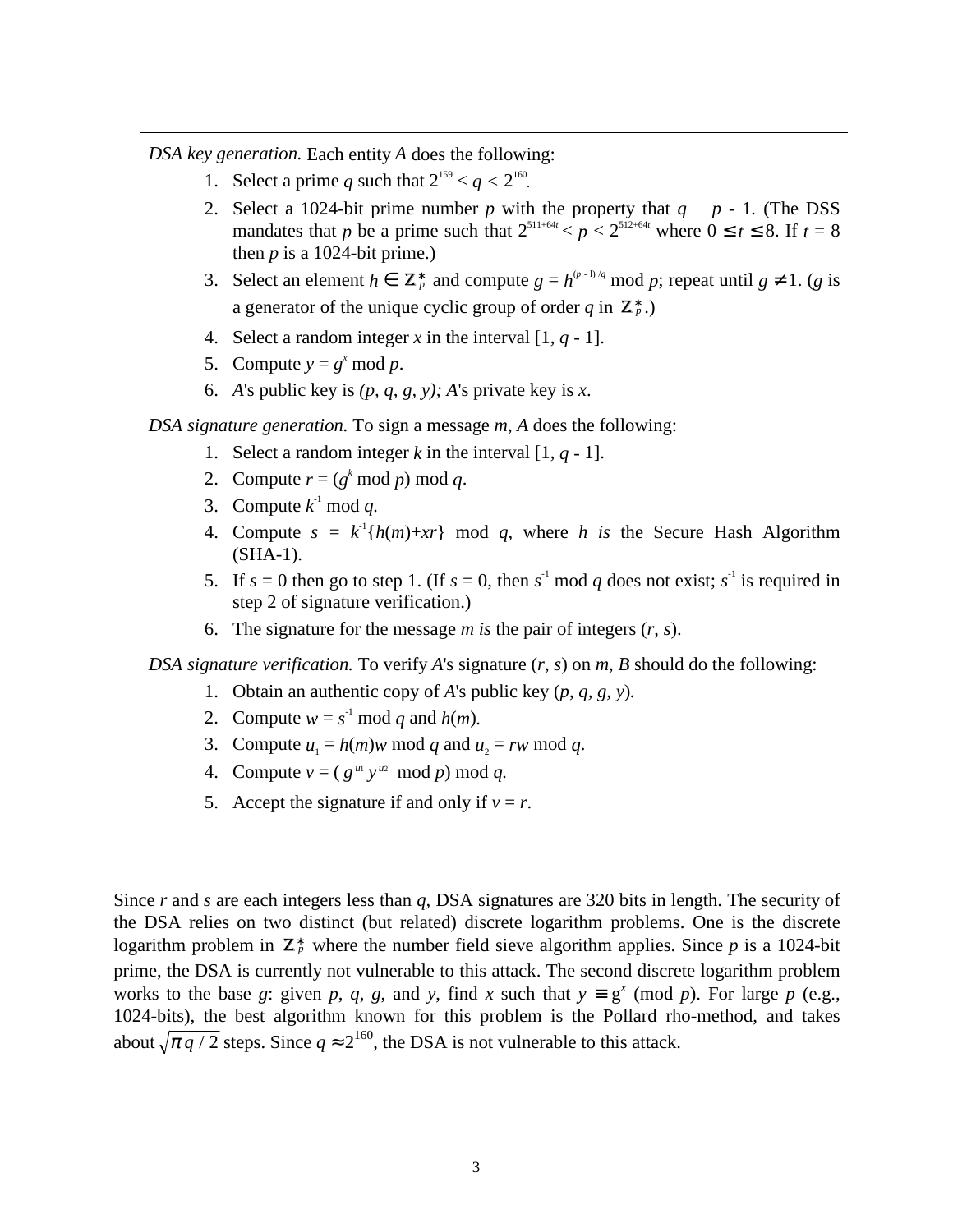# **BACKGROUND IN ELLIPTIC CURVES**

We proceed now to give a quick introduction to the fascinating theory of elliptic curves. For simplicity, we shall restrict our attention to elliptic curves over  $\mathbb{Z}_p$ , where p is a prime greater than 3. We mention though that elliptic curves can more generally be defined over any finite field. In particular, the *characteristic two finite felds*  $\mathbf{F}_{2^m}$  are of special interest since they lead to the most efficient implementation of the elliptic curve arithmetic.

An *elliptic curve E* over  $\mathbb{Z}_p$  is defined by an equation of the form

$$
y^2 = x^3 + ax + b,\tag{1}
$$

where *a*,  $b \in \mathbb{Z}_p$ , and  $4a^3 + 27b^2 \neq 0 \pmod{p}$ , together with a special point *0*, called the *point at infinity.* The set  $E(\mathbf{Z}_p)$  consists of all points  $(x, y)$ ,  $x \in \mathbf{Z}_p$ ,  $y \in \mathbf{Z}_p$ , which satisfy the defining equation (1), together with  $\mathcal{O}$ .

### **An Example**

Let  $p = 23$  and consider the elliptic curve  $E: y^2 = x^3 + x + 1$  defined over  $\mathbb{Z}_{23}$ . (In the notation of equation (1), we have  $a = 1$  and  $b = 1$ .) Note that  $4a^3 + 27b^2 = 4 + 4 = 8 \neq 0$ , so *E* is indeed an elliptic curve. The points in  $E(\mathbb{Z}_{23})$  are  $\mathcal O$  and the following:

| (6, 4)   | (12, 19) |
|----------|----------|
| (6, 19)  | (13, 7)  |
| (7, 11)  | (13, 16) |
| (7, 12)  | (17, 3)  |
| (9, 7)   | (17, 20) |
| (9, 16)  | (18, 3)  |
| (11, 3)  | (18, 20) |
| (11, 20) | (19, 5)  |
| (12, 4)  | (19, 18) |
|          |          |

#### **Addition Formula**

There is a rule for adding two points on an elliptic curve  $E(\mathbf{Z}_p)$  to give a third elliptic curve point. Together with this addition operation, the set of points  $E(\mathbf{Z}_p)$  forms a group with  $\mathbf{\circ}$  serving as its identity. It is this group that is used in the construction of elliptic curve cryptosystems. The addition rule, which can be explained geometrically is presented below as a sequence of algebraic formulae.

1. 
$$
P + \mathcal{O} = \mathcal{O} + P = P
$$
 for all  $P \in E(\mathbb{Z}_p)$ .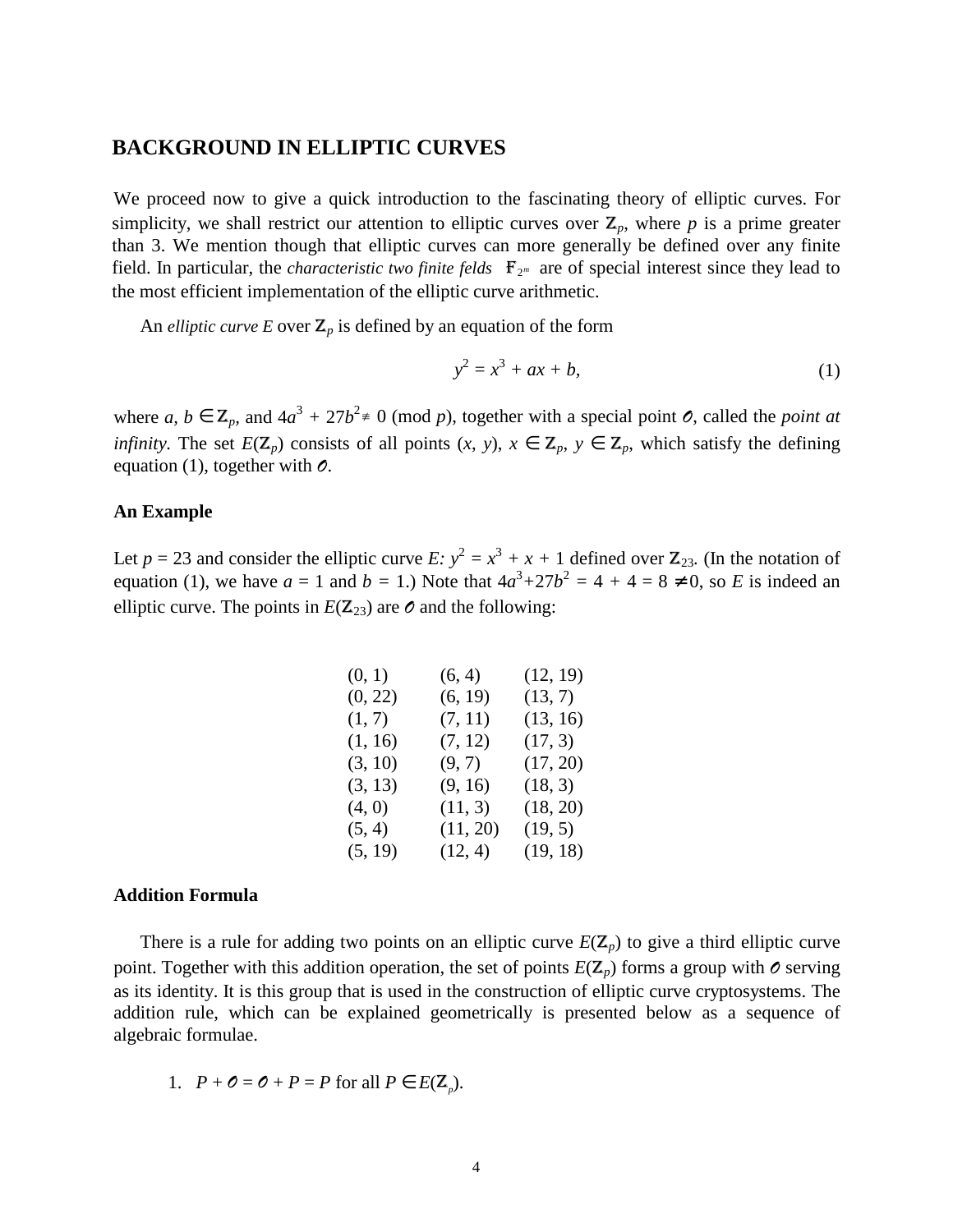- 2. If  $P = (x, y) \in E(\mathbb{Z}_p)$ , then  $(x, y) + (x, -y) = \emptyset$ . (The point  $(x, -y)$  is denoted by -*P*, and is called the *negative* of *P*; observe that -*P* is indeed a point on the curve.)
- 3. Let  $P = (x_1, y_1) \in E(\mathbb{Z}_p)$  and  $Q = (x_2, y_2) \in E(\mathbb{Z}_p)$ , where  $P \neq -Q$ . Then  $P+Q = (x_3, y_3)$ , where

$$
x_3 = \lambda^2 - x_1 - x_2
$$
  

$$
y_3 = \lambda (x_1 - x_3) - y_1,
$$

and

$$
\lambda = \begin{cases} \frac{y_2 - y_1}{x_2 - x_1} & \text{if } P \neq Q \\ \frac{3x_1^2 + a}{2y_1} & \text{if } P = Q. \end{cases}
$$

#### **Example of elliptic curve addition**

Consider the elliptic curve defined in the previous example.

1. Let  $P = (3, 10)$  and  $Q = (9, 7)$ . Then  $P + Q = (x_3, y_3)$  is computed as follows:  $\lambda =$ − − = − = −  $= 11 \in$  $7 - 10$  $9 - 3$ 3 6 1 2  $11 \in \mathbb{Z}_{23}$ .  $x_3 = 11^2 - 3 - 9 = 6 - 3 - 9 = -6 \equiv 17 \pmod{23}$ , and  $y_3 = 11(3 - (-6)) -10 = 11(9) -10 = 89 \equiv 20 \pmod{23}$ .

Hence  $P + Q = (17, 20)$ .

2. Let  $P = (3, 10)$ . Then  $2P = P + P = (x_3, y_3)$  is computed as follows:  $\lambda =$ +  $=\frac{6}{20}=\frac{1}{4}=6.6$  $3(3^2) + 1$ 20 5 20 1 4 6 2 23  $(3^2)$  $\mathbf{Z}_{23}$  .  $x_3 = 6^2 - 6 = 30 \equiv 7 \pmod{23}$ , and  $y_3 = 6(3 - 7) - 10 = -24 - 10 = -11 \equiv 12 \pmod{23}$ .

Hence  $2P = (7,12)$ .

For historical reasons, the group operation for an elliptic curve  $E(\mathbb{Z}_p)$  has been called *addition.* By contrast, the group operation in  $\mathbb{Z}_p^*$  is *multiplication*. The differences in the resulting additive notation and multiplicative notation can sometimes be confusing. Table 1 shows the correspondence between notation used for the two groups  $\mathbb{Z}_p^*$  and  $E(\mathbb{Z}_p)$ .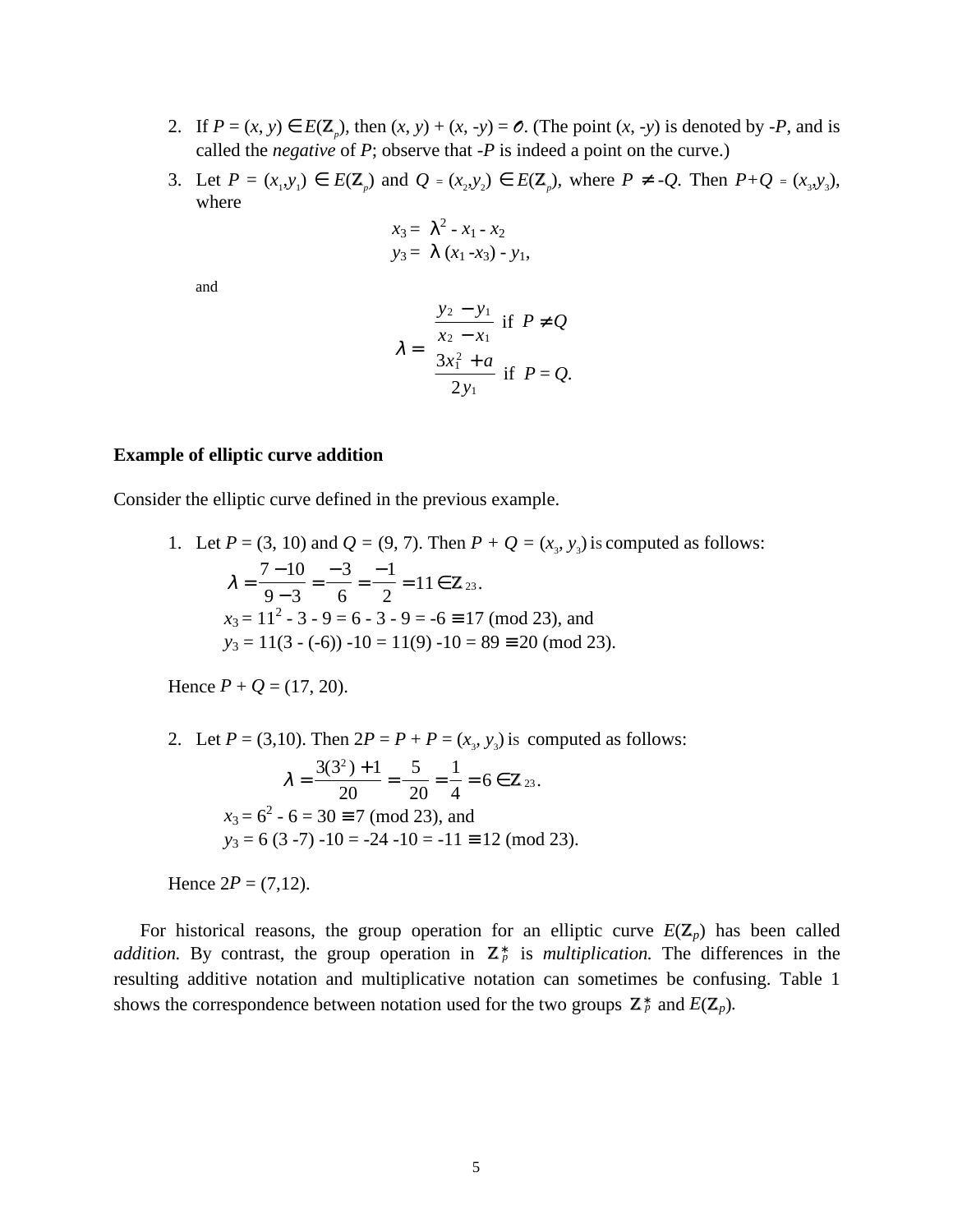| Group           | $\mathbf{Z}_p^*$              | $E(\mathbf{Z}_p)$             |
|-----------------|-------------------------------|-------------------------------|
| Group           | Integers                      | Points $(x, y)$ on E          |
| elements        | $\{1, 2, \ldots, p-1\}$       | plus O                        |
| Group           | multiplication                | addition                      |
| operation       | modulo $p$                    | of points                     |
| <b>Notation</b> | Elements: $g, h$              | Elements: $P, Q$              |
|                 | Multiplication: $g \bullet h$ | Addition: $P + Q$             |
|                 | Inverse: $g^{-1}$             | Negative: $-P$                |
|                 | Division: $g/h$               | Subtraction: $P - Q$          |
|                 | Exponentiation: $g^a$         | Multiple: $aP$                |
| <b>Discrete</b> | Given $g \in \mathbb{Z}_p^*$  | Given $P \in E(\mathbb{Z}_p)$ |
| Logarithm       | and $h = g^a \bmod p$ ,       | and $Q = aP$ ,                |
| Problem         | find $a$                      | find <i>a</i> .               |

| Table 1: Correspondence between $\mathbb{Z}_p^*$ and $E(\mathbb{Z}_p)$ notation. |  |  |
|----------------------------------------------------------------------------------|--|--|
|----------------------------------------------------------------------------------|--|--|

# **THE ELLIPTIC CURVE DIGITAL SIGNATURE ALGORITHM (ECDSA)**

ECDSA is the elliptic curve analogue of the DSA. That is, instead of working in a subgroup of order q in  $\mathbb{Z}_p^*$ , we work in an elliptic curve group  $E(\mathbb{Z}_p)$ . The ECDSA is currently being standardized within the ANSI X9F1 and IEEE P1363 standards committees. Table 2 shows the correspondence between some math notation used in DSA and ECDSA. Using Tables 1 and 2, the analogies between the DSA and ECDSA should be more apparent.

|   | DSA notation ECDSA notation |
|---|-----------------------------|
| а | n                           |
| ų | р                           |
| x | d                           |
|   |                             |

Table 2: Correspondence between DSA and ECDSA notation.

The key generation, signature generation, and signature verification procedures for ECDSA are given next.

*ECDSA key generation.* Each entity *A* does the following:

- 1. Select an elliptic curve *E* defined over  $\mathbb{Z}_p$ . The number of points in  $E(\mathbb{Z}_p)$  should be divisible by a large prime *n.*
- 2. Select a point  $P \in E(\mathbb{Z}_p)$  of order *n*.
- 3. Select a statistically unique and unpredictable integer *d* in the interval [1, *n*  1].
- 4. Compute  $Q = dP$ .
- 5. *A's* public key is *(E, P, n*, *Q*); *A's* private key is *d.*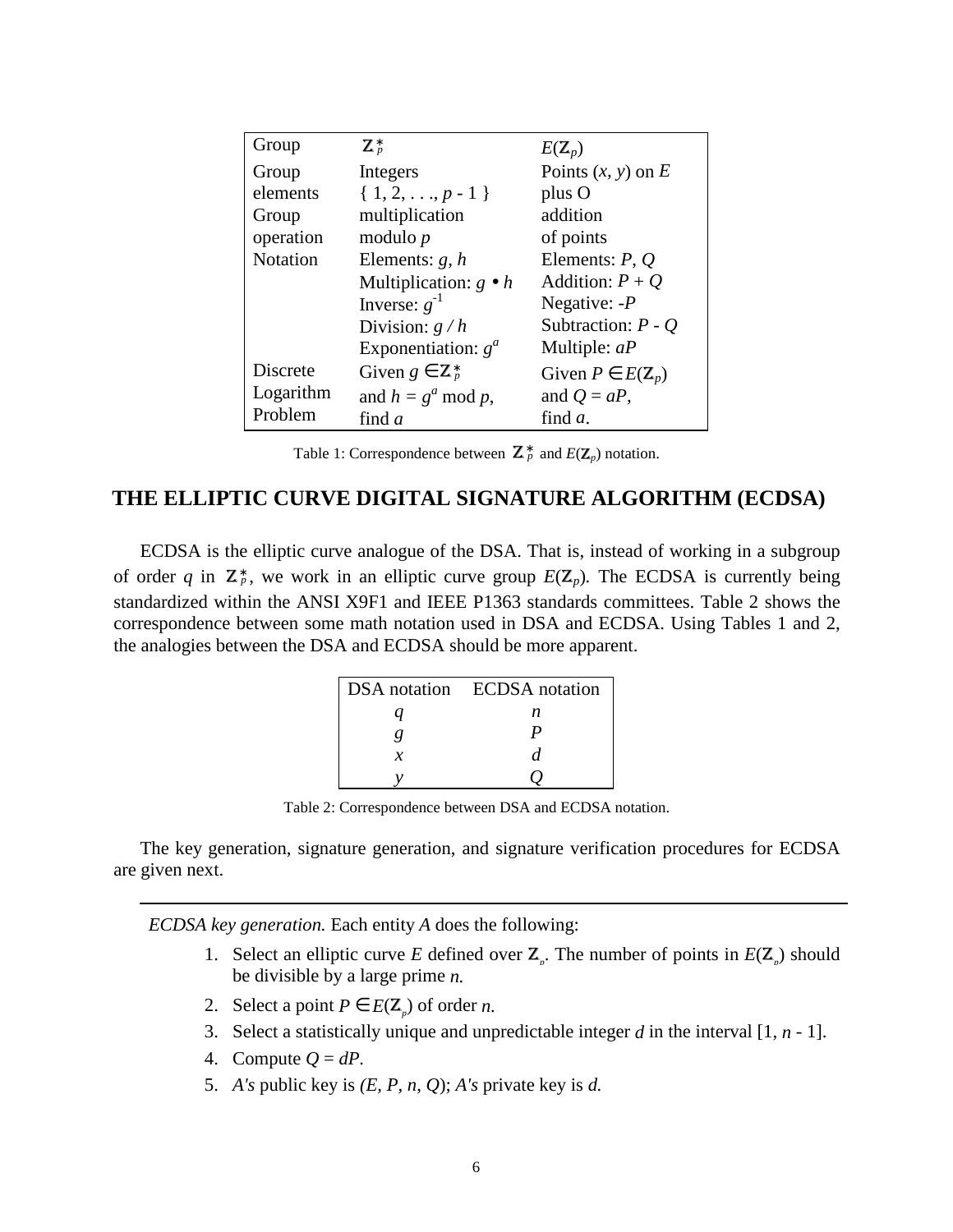*ECDSA signature generation*. To sign a message *m, A* does the following:

- 1. Select a statistically unique and unpredictable integer  $k$  in the interval  $[1, n 1]$ .
- 2. Compute  $kP = (x_1, y_1)$  and  $r = x_1 \mod n$ . (Here  $x_1$  is regarded as an integer, for example by conversion from its binary representation.)
- If  $r = 0$ , then go to step 1. (This is a security condition: if  $r = 0$ , then the signing equation  $s = k^{-1}{h(m) + dr}$  mod *n* does not involve the private key *d*!)
- 3. Compute  $k^1$  mod *n*.
- 4. Compute  $s = k^1$  { $h(m) + dr$ } mod *n*, where *h* is the Secure Hash Algorithm (SHA-l).
- 5. If  $s = 0$ , then go to step 1. (If  $s = 0$ , then  $s^{-1}$  mod *n* does not exist;  $s^{-1}$  is required in step 2 of signature verification.)
- 6. The signature for the message *m is* the pair of integers (*r, s*)*.*

*ECDSA signature verification.* To verify *A*'s signature (*r*, *s*) on *m, B* should do the following:

- 1. Obtain an authentic copy of *A*'s public key (*E*, *P, n, Q*)*.* Verify that *r* and *s* are integers in the interval [1, *n* - 1].
- 2. Compute  $w = s^{-1} \text{ mod } n$  and  $h(m)$ .
- 3. Compute  $u_1 = h(m)w \mod n$  and  $u_2 = rw \mod n$ .
- 4. Compute  $u_1P + u_2Q = (x_0, y_0)$  and  $v = x_0 \text{ mod } n$ .
- 5. Accept the signature if and only if  $v = r$ .

The only significant difference between ECDSA and DSA is in the generation of *r.* The DSA does this by taking the random element  $(g^k \mod p)$  and reducing it modulo q, thus obtaining an integer in the interval  $[1, q - 1]$ . The ECDSA generates the integer *r* in the interval  $[1, n - 1]$  by taking the *x*-coordinate of the random point *kP* and reducing it modulo *n*.

To obtain a security level similar to that of the DSA (with 160-bit *q* and 1024-bit *p*), the parameter *n* should have about 160 bits. If this is the case, then DSA and ECDSA signatures have the same bitlength (320 bits).

Instead of each entity generating its own elliptic curve, the entities may elect to use the same curve *E* and point *P* of order *n.* In this case, an entity's public key consists only of the point *Q*. This results in public keys of smaller sizes. Additionally, there are point compression techniques whereby the point  $Q = (x_Q, y_Q)$  can be efficiently constructed from its *x*-coordinate  $x_Q$  and a specific bit of the *y*-coordinate *y*<sub>*Q*</sub>. Thus, for example, if  $p \approx 2^{160}$  (so elements in  $\mathbb{Z}_p$  are 160-bit strings), then public keys can be represented as 161-bit strings.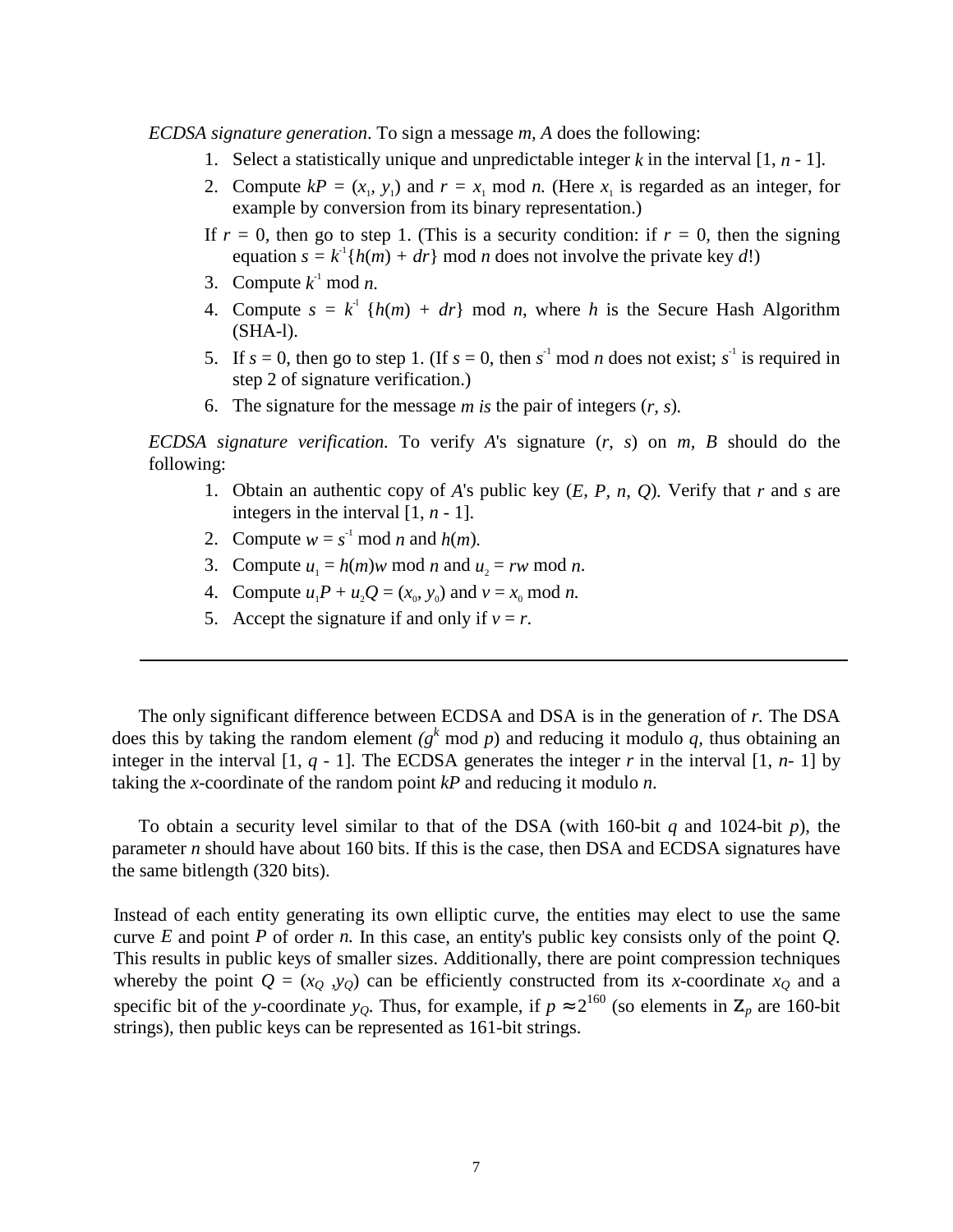## **SECURITY ISSUES**

The basis for the security of elliptic curve cryptosystems such as the ECDSA is the apparent intractability of the following *elliptic curve discrete logarithm problem* (ECDLP): given an elliptic curve *E* defined over  $\mathbb{Z}_p$ , a point  $P \in E(\mathbb{Z}_p)$  of order *n*, and a point  $Q \in E(\mathbb{Z}_p)$ , determine the integer *l*,  $0 \le l \le n - 1$ , such that  $Q = lP$ , provided that such an integer exists.

Over the past twelve years, the ECDLP has received considerable attention from leading mathematicians around the world, and no significant weaknesses have been reported. An algorithm due to Pohlig and Hellman reduces the determination of *l* to the determination of *l* modulo each of the prime factors of *n*. Hence, in order to achieve the maximum possible security level, *n* should be prime. The best algorithm known to date for the ECDLP in general is the Pollard rho-method which takes about  $\sqrt{\pi n/2}$  steps, where a *step* here is an elliptic curve addition. In 1993, Paul van Oorschot and Michael Wiener [14] showed how the Pollard rho-method can be parallelized so that if *r* processors are used, then the expected number of steps by each processor before a single discrete logarithm is obtained is  $(\sqrt{\pi n/2})/r$ .

#### **Software Attacks**

We assume that a 1 MIPS (Million Instructions Per Second) machine can perform  $4 \times 10^4$ elliptic curve additions per second. (This estimate is indeed conservative - an application-specific integrated circuit (ASIC) for performing elliptic curve operations over the field  $\mathbf{F}_{2^{155}}$  described in [2] has a 40 MHz clock-rate and can perform roughly 40,000 elliptic additions per second.) Then the number of elliptic curve additions that can be performed by a 1 MIPS machine in one year is

$$
(4 \times 10^4) \bullet (60 \times 60 \times 24 \times 365) \approx 2^{40}
$$
.

Table 3 shows, for various values of *n*, the computing power required to compute a single discrete logarithm using the Pollard rho-method. A *MIPS year* is equivalent to the computational power of a computer that is rated at 1 MIPS and utilized for one year.

| Field size | Size of $n$ | $\sqrt{\pi n/2}$ | <b>MIPS</b> years    |
|------------|-------------|------------------|----------------------|
| (in bits)  | (in bits)   |                  |                      |
| 163        | 160         | $2^{80}$         | 9.6 x $10^{11}$      |
| 191        | 186         | $2^{93}$         | 7.9 x $10^{15}$      |
| 239        | 234         | $2^{117}$        | $1.6 \times 10^{23}$ |
| 359        | 354         | $2^{177}$        | $1.5 \times 10^{41}$ |
| 431        | 426         | $2^{213}$        | $1.0 \times 10^{52}$ |

Table 3: Computing power required to compute elliptic curve logarithms with the Pollard rho-method.

As an example, if 10,000 computers each rated at 1,000 MIPS are available, and  $n \approx 2^{160}$ , then an elliptic curve discrete logarithm can be computed in 96,000 years. Andrew Odlyzko has estimated that if 0.1% of the world's computing power were available for one year to work on a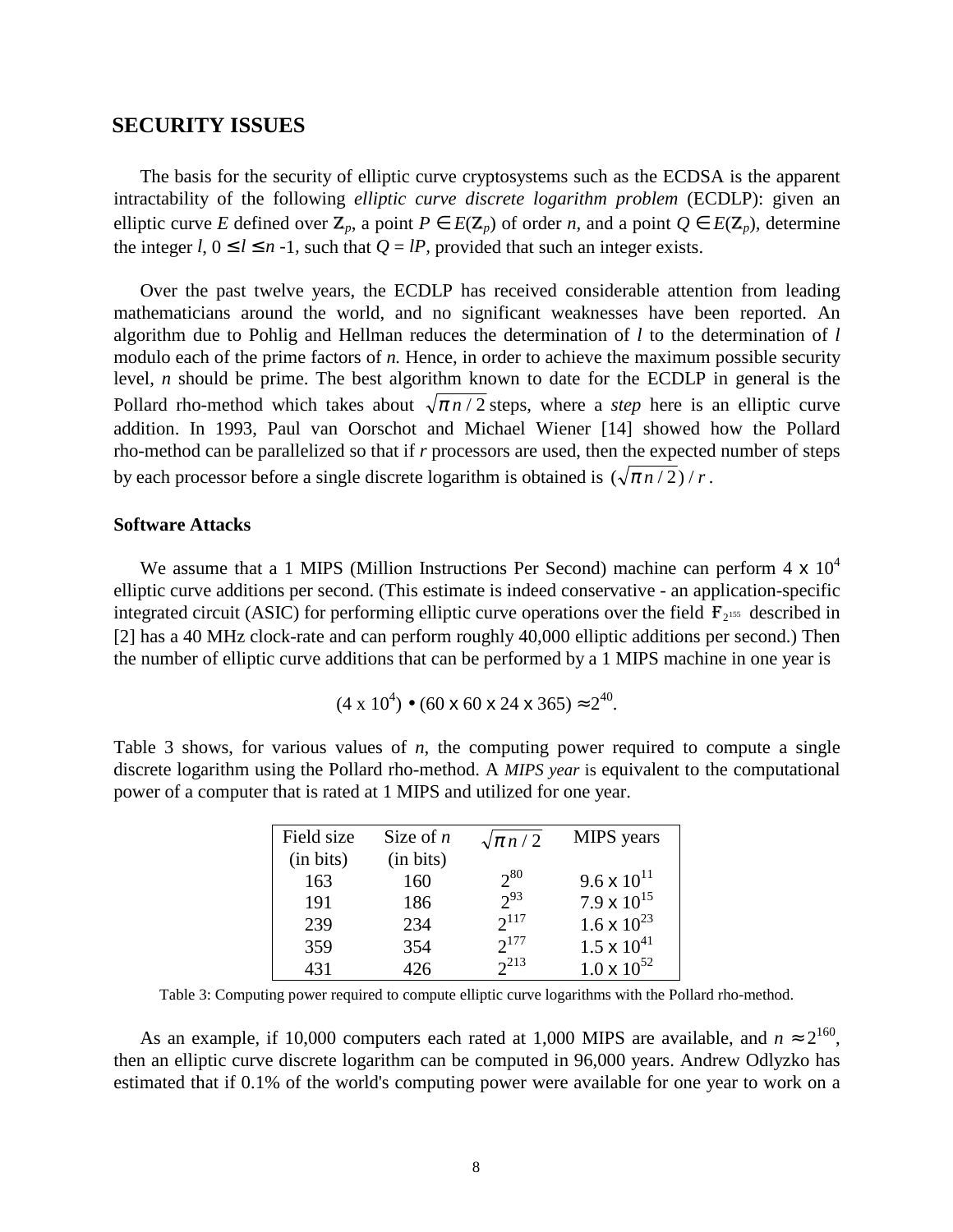collaborative effort to break some challenge cipher, then the computing power available would be  $10^8$  MIPS years in 2004 and  $10^{10}$  to  $10^{11}$  MIPS years in 2014.

To put the numbers in Table 3 into some perspective, Table 4 (due to Odlyzko [11]) shows the estimated computing power required to factor integers with current versions of the general number field sieve.

| Size of $n$ | <b>MIPS</b>        |
|-------------|--------------------|
| (in bits)   | years              |
| 512         | $3 \times 10^{4}$  |
| 768         | $2 \times 10^8$    |
| 1024        | $3 \times 10^{11}$ |
| 1280        | $1 \times 10^{14}$ |
| 1536        | $3 \times 10^{16}$ |
| 2048        | $3 \times 10^{20}$ |

Table 4: Computing power required to factor integers using the general number field sieve.

# **Hardware Attacks**

A more promising attack (for well-funded attackers) on elliptic curve systems would be to build special-purpose hardware for a parallel search using the Pollard rho-method. Van Oorschot and Wiener [14] provide a detailed study of such a possibility. They estimated that if  $n \approx 10^{36} \approx 2^{120}$ , then a machine with  $m = 325,000$  processors that could be built for about \$10 million would compute a single discrete logarithm in about 35 days.

### **Discussion**

It should be pointed out that in the software and hardware attacks previously described, computation of a single elliptic curve discrete logarithm has the effect of revealing a *single* user's private key. The same effort must be repeated in order to determine another user's private key.

Blaze et al. [3] reported on the minimum key lengths required for secure symmetric-key encryption schemes (such as DES and IDEA). Their report comes to the following conclusion:

*To provide adequate protection against the most serious threats - well-funded commercial enterprises or government intelligence agencies - keys used to protect data today should be at least 75 bits long. To protect information adequately for the next 20 years in the face of expected advances in computing power, keys in newly deployed systems should be at least 90 bits long.*

Extrapolating these conclusions to the case of elliptic curves, we see that *n* should be at least 160 bits for short-term security and at least 180 bits for medium-term security. This extrapolation is justified by the following considerations: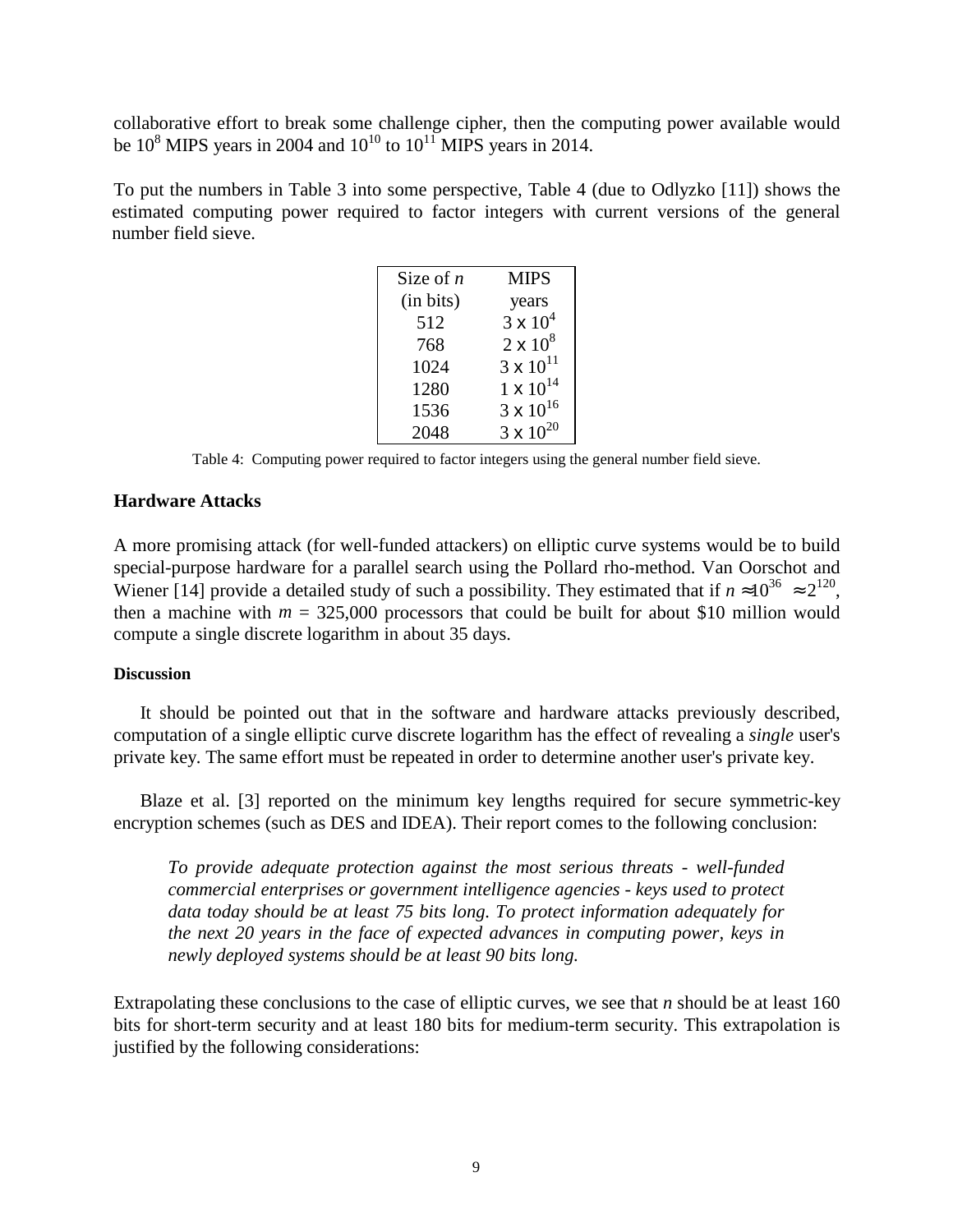- 1. Exhaustive search through a *k*-bit symmetric-key cipher takes about the same time as the Pollard rho-algorithm applied to an elliptic curve having a 2*k*-bit parameter *n.*
- 2. Exhaustive searches with a symmetric-key cipher and the Pollard rho-algorithm can be parallelized with a linear speedup.
- 3. A basic operation with elliptic curves (addition of two points) is computationally more expensive than a basic operation in a symmetric-key cipher (encryption of one block).
- 4. In both symmetric-key ciphers and elliptic curve systems, a "break" has the same effect: it recovers a single private key.

# **IMPLEMENTATION ISSUES**

Since the elliptic curve discrete logarithm problem appears to be harder than the discrete logarithm problem in  $\mathbb{Z}_p^*$  (or the problem of factoring a composite integer *n*), one can use an elliptic curve group that is significantly smaller that  $\mathbb{Z}_p^*$  (respectively, *n*). For example, an elliptic curve  $E(\mathbf{Z}_p)$  with a point  $P \in E(\mathbf{Z}_p)$  whose order is a 160-bit prime offers approximately the same level of security as DSA with a 1024-bit modulus *p* and RSA with a 1024-bit modulus *n*.

In order to get a rough idea of the computational efficiency of elliptic curve systems, let us compare the times to compute:

- i) *kP* where  $P \in E(\mathbb{Z}_p)$ , *E* is an elliptic curve,  $p \approx 2^{160}$ , and *k* is a random 160-bit integer (this is an operation in ECDSA); and
- ii)  $g^k$  mod p, where p is a 1024-bit prime and k is a random 160-bit integer (this is an operation in DSA).

Let us assume that a field multiplication in  $\mathbb{Z}_p$ , where  $\log_2 p = l$ , takes  $l^2$  bit operations; then a modular multiplication in (ii) takes  $(1024/160)^2 \approx 41$  times longer than a field multiplication in (i). Now, computing *kP* by repeated doubling and adding requires, on average, 160 elliptic curve doublings and 80 elliptic curve additions. From the addition formula we see that an elliptic curve addition or doubling requires 1 field inversion and 2 field multiplications. (The cost of field addition is negligible, as is the cost of a field squaring if the field  $\mathbf{F}_{2^m}$  is used instead of  $\mathbf{Z}_p$ .) Assume also that the time to perform a field inversion is roughly equivalent to that of 3 field multiplications. (This is what has been reported in practice for the case of  $\mathbf{F}_{2^m}$ .) Then, computing *kP* requires the equivalent of 1200 field multiplications, or  $1200/41 \approx 29$  1024-bit modular multiplications. On the other hand, computing  $g^k$  mod p by repeated squaring and multiplying requires, on average, 240 1024-bit modular multiplications. Thus, the operation in (i) can be expected to be about 8 times faster than the operation in (ii). It must be emphasized that such a comparison is indeed very rough, as it does not take into account the various enhancements that are possible for each system. Since multiplication in  $\mathbf{F}_{2^m}$  is in fact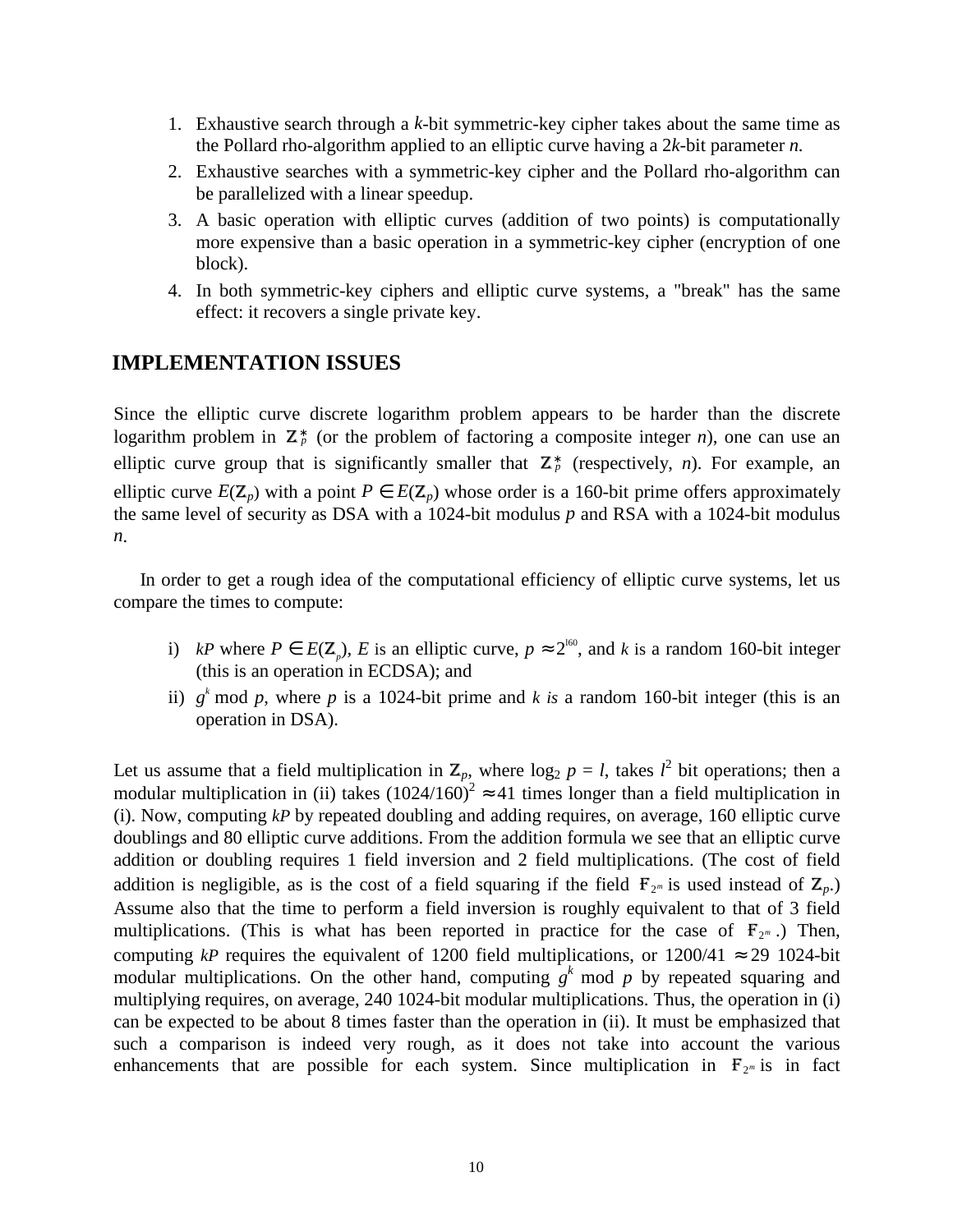substantially faster than modular multiplication in  $\mathbb{Z}_p^*$ , even more impressive speedups can be realized in practice.

Another important consequence of using a smaller group in elliptic curve systems is that lowcost implementations are feasible in restricted computing environments, such as smart cards and wireless devices. For example, an ASIC built for performing elliptic curve operations over the field  $\mathbf{F}_2$ <sup>155</sup> (see [2]) has only 12,000 gates and would occupy less that 5% of the area typically designated for a smart card processor. By comparison, a chip designed to do modular multiplication of 512-bit numbers (see [4]) has about 50,000 gates, while the chip designed to do field multiplications in  $\mathbf{F}_{2^{593}}$  (see [1]) has about 90,000 gates.

Another advantage of elliptic curve systems is that the underlying field  $(Z_p \text{ or } F_{2^m})$  and a representation for its elements can be selected so that the field arithmetic (addition, multiplication, and inversion) can be optimized. This is not the case for systems based on discrete log (respectively, integer factorization), where the prime modulus *p* (respectively, the composite modulus *n*) should not be chosen to have a special form because this might render the underlying problem easy.

# **STANDARDS ACTIVITIES**

The two primary objectives of industry standards are to promote interoperability and to facilitate widespread use of well-accepted techniques. Standards for elliptic curve systems are currently being drafted by various accredited standards bodies around the world; some of this work is summarized next.

- 1. Elliptic curve systems are being drafted in two work items by the American National Standards Institute (ANSI) ASC X9 (Financial Services): ANSI X9.62, The Elliptic Curve Digital Signature Algorithm (ECDSA); and ANSI X9.63, Elliptic Curve Key Agreement and Transport Protocols.
- 2. Elliptic curves are in the draft IEEE P1363 standard (Standard Specifications for Public-Key Cryptography), which includes encryption, signature, and key agreement mechanisms. Elliptic curves over  $\mathbb{Z}_p$  and over  $\mathbb{F}_{2^m}$  are both supported. For the case of  $\mathbf{F}_{2^m}$  polynomial bases and normal bases of  $\mathbf{F}_{2^m}$  over an arbitrary subfield  $\mathbf{F}_{2^l}$  are supported. P1363 also specifies discrete log systems (in subgroups of the multiplicative group of the integers modulo a prime) and RSA encryption and signatures. The latest drafts are available from the web site http://stdsbbs.ieee.org/.
- 3. The OAKLEY Key Determination Protocol of the Internet Engineering Task Force (IETF) describes a key agreement protocol that is a variant of the DiffieHellman protocol. It allows for a variety of groups to be used, including elliptic curves over  $\mathbf{Z}_p$ and  $\mathbf{F}_{2^m}$ . The document makes specific mention of elliptic curve groups over the fields  $\mathbf{F}_{2^{155}}$  $155$  and  $\mathbf{F}_{2^{210}}$ . A draft is available from the web site http://www.ietf.cnri.reston.va.us/.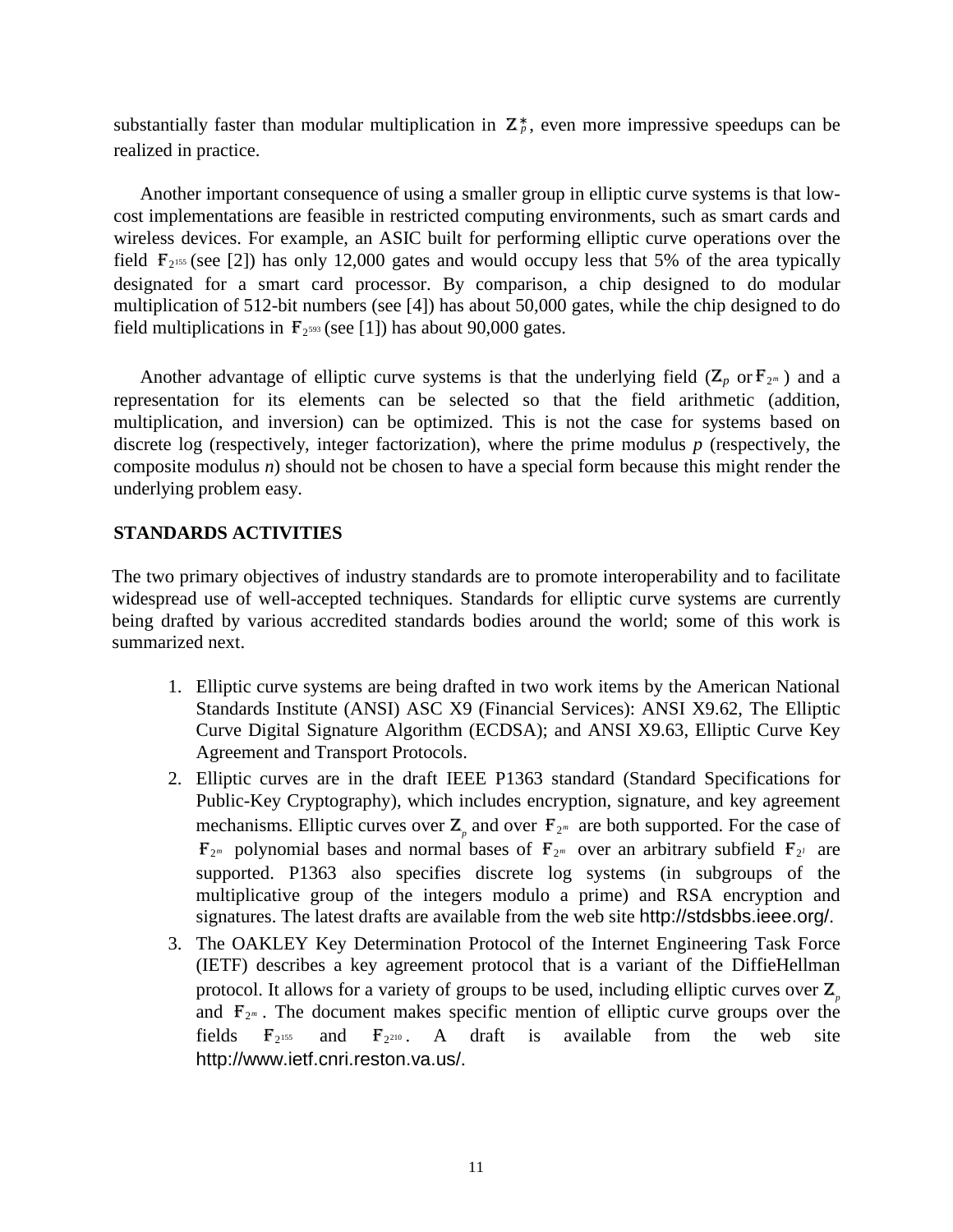- 4. The draft document ISO/IEC 14888: Digital signature with appendix Part 3: Certificate-based mechanisms specifies elliptic curve analogues of some ElGamal-like signature algorithms.
- 5. The ATM Forum Technical Committee's Phase I ATM Security Specification draft document aims to provide security mechanisms for ATM (Asynchronous Transfer Mode) networks. Security services provided include confidentiality, authentication, data integrity, and access control. A variety of systems are supported, including RSA, DSA, and elliptic curve systems.

As these drafts become officially adopted by the appropriate standards bodies, one can expect elliptic curve systems to be widely used by providers of information security.

## **CONCLUSIONS**

Elliptic curve cryptosystems offer the highest strength-per-key-bit of any known public-key system. With a 160-bit modulus, an elliptic curve systems offers the same level of cryptographic security as DSA or RSA with 1024-bit moduli. The smaller key sizes result in smaller system parameters, smaller public-key certificates, bandwidth savings, faster implementations, lower power requirements, and smaller hardware processors.

## **FURTHER READING**

For an accessible introduction to all aspects of cryptography, refer to Schneier's book [12]. Stinson's book [13] is an excellent textbook. The recent handbook by Menezes, van Oorschot, and Vanstone [8] is an extensive source book on cryptography for practitioners.

Elliptic curve cryptosystems were introduced in the papers of Koblitz [5] and Miller [9]. Chapter 6 of Koblitz's book [6] provides an introduction to elliptic curves and elliptic curve systems. Koblitz's book also covers the relevant number theory algorithms including the Pollard rho-method, and gives an overview of the number field sieve for integer factorization. The parallelization of the Pollard rho-method is described in [14]. For a more detailed account on various implementation and security issues, consult Menezes' book [7].

Finally, we mention the Information Security Classroom at Certicom's web site (http://www.certicom.ca). The information presented is designed to instruct people of various mathematical backgrounds, and includes some nifty Java applets which illustrate the theory of elliptic curves. If you do not have access to the Web, this information can be requested by sending email to info@certicom.ca.

### **References**

[1] G. Agnew, R. Mullin, I. Onyszchuk and S. Vanstone. "An implementation for a fast public-key cryptosystem", *Journal of Cryptology,* **3** (1991), 63-79.